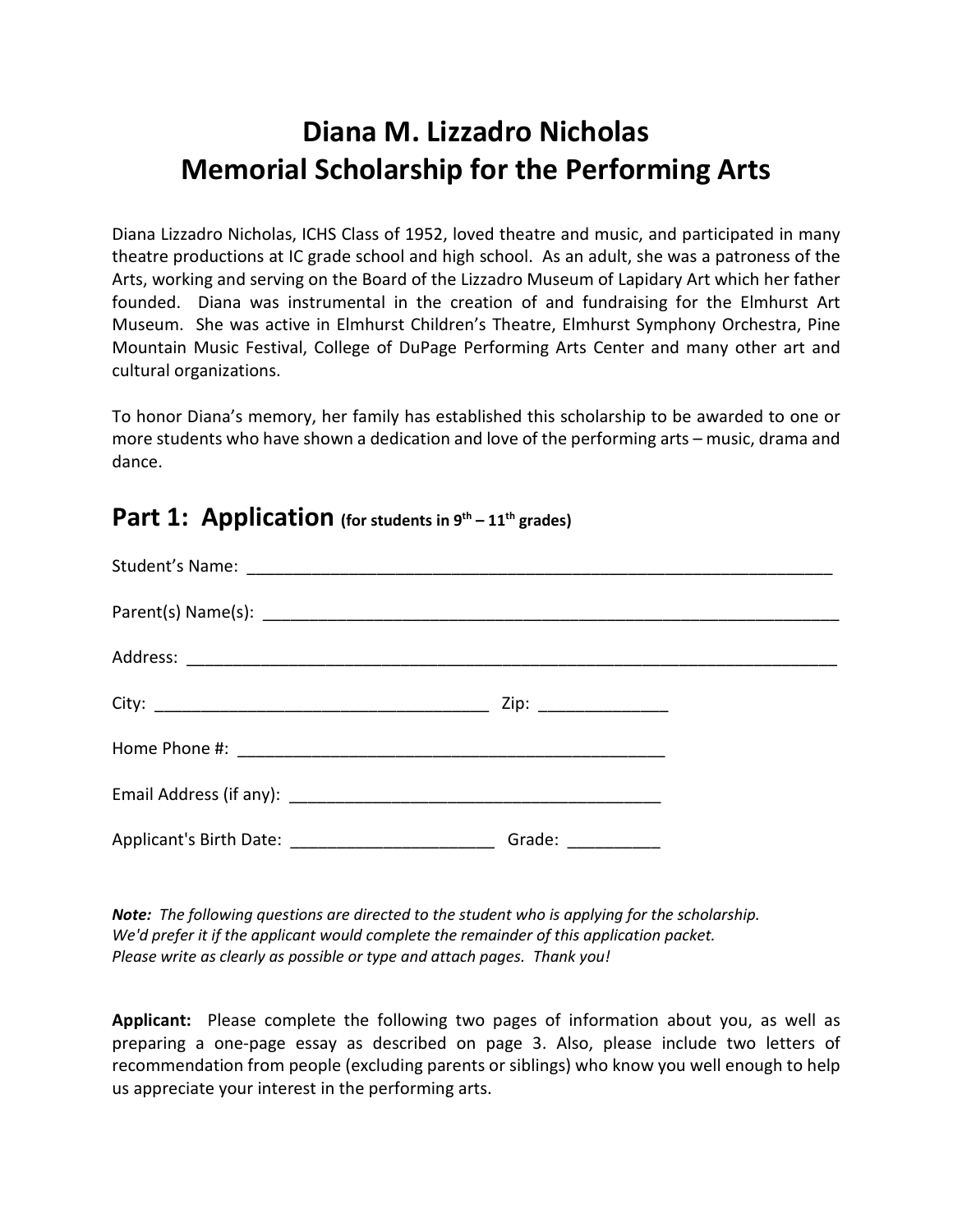### **Part 2: We'd like to know a little bit about you……**

What is your primary interest in the performing arts? Acting Singing Dancing Band Everything! What is your previous or current involvement in performing arts (if any)?

*(Please list any classes, programs you have taken, or volunteer organizations where you have given hours of service to help others enjoy the performing arts.)*

What is your past or current performance experience (if any)? *(Please list any dance, vocal, orchestral performances, talent shows s or theatre productions you have participated in. You may attach a resume of your previous performance experience, if you prefer.)*

We would like to know of your previous exposure to live performances. Please list three live performances you have attended (theatre, ballet, music, etc.) and tell us what impressed you about them (if anything):